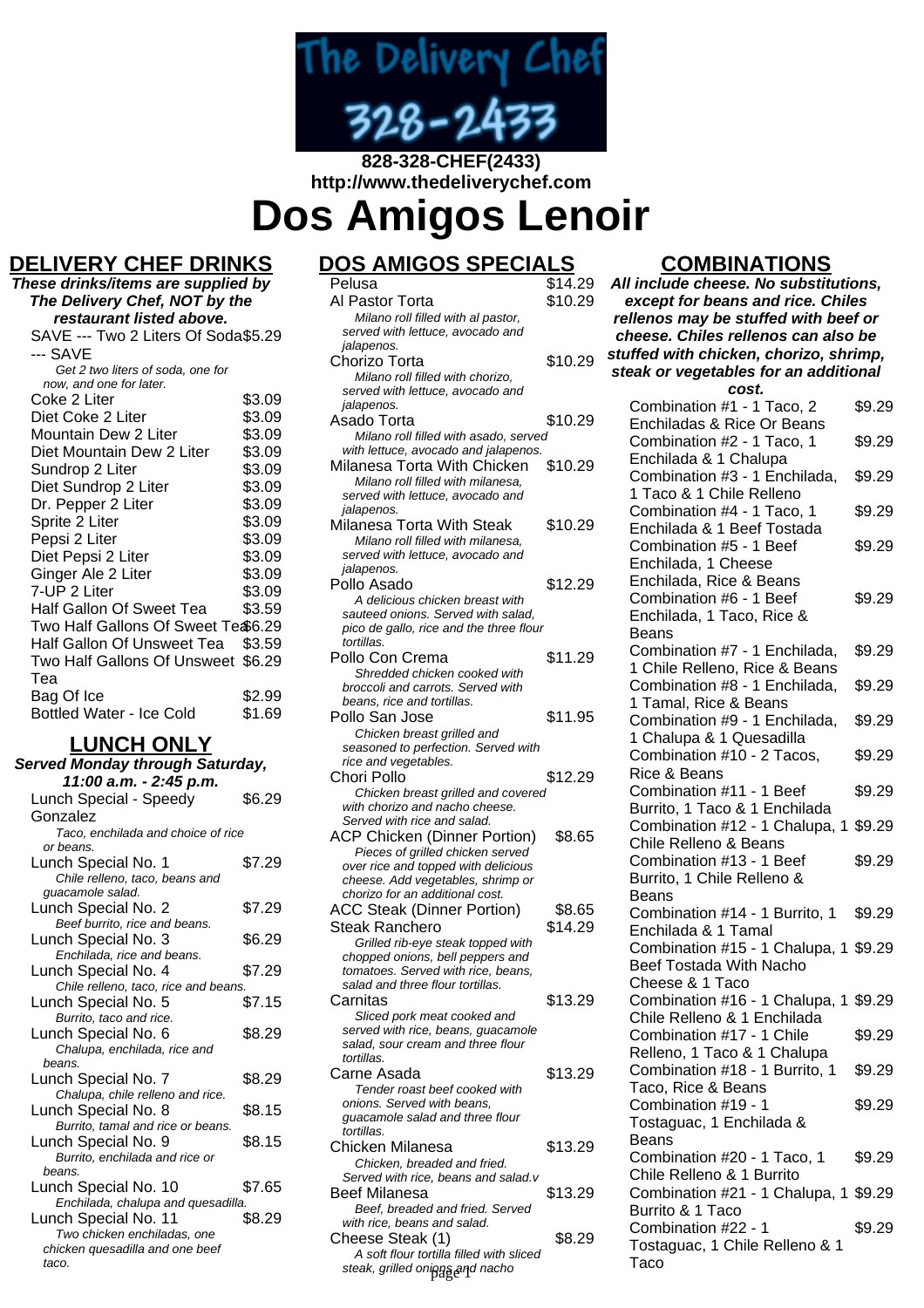Lunch Special - Dos Amigos \$7.15 Cheese Steak (1) A soft flour tortilla filled with sliced steak, grilled onions and nacho cheese. Served with lettuce, tomatoes and choice of rice or beans. Lunch Special - Dos Amigos \$9.15 Cheese Steaks (2) Two soft flour tortillas filled with sliced steak, grilled onions and nacho cheese. Served with lettuce, tomatoes and choice of rice or beans. Lunch Special - El Burro De La \$7.15 Roqueta With Pork Tenderloin (1) A soft flour tortilla filled with choice of delicious pork tenderloin, grilled onions, ranchero sauce, nacho cheese, pico de gallo and choice of rice or beans. Lunch Special - El Burros De \$9.15 La Roqueta With Pork Tenderloin (2) Two soft flour tortilla filled with choice of delicious pork tenderloin, grilled onions, ranchero sauce, nacho cheese, pico de gallo and choice of rice or beans. Lunch Special - El Burro De La \$7.15 Roqueta With Chicken (1) A soft flour tortilla filled with choice of delicious chicken, grilled onions, ranchero sauce, nacho cheese, pico de gallo and choice of rice or beans. Lunch Special - El Burros De \$9.15 La Roqueta With Chicken (2) Two soft flour tortilla filled with choice of delicious chicken, grilled onions, ranchero sauce, nacho cheese, pico de gallo and choice of rice or beans. Lunch Special - Burrito Deluxe \$7.29 With Beef A soft flour tortilla filled with beef, beans, lettuce, tomatoes, guacamole and sour cream. Lunch Special - Burrito Deluxe \$7.29 With Chicken A soft flour tortilla filled with chicken, beans, lettuce, tomatoes, guacamole and sour cream. Lunch Special - Soft Chimichanga With Chicken Tips \$7.65 One flour tortillas filled with chicken tips.Topped with lettuce, tomatoes, sour cream, guacamole and beans with nacho cheese. Lunch Special - Soft Chimichanga With Beef Tips \$7.65 One flour tortillas filled with beef tips.Topped with lettuce, tomatoes, sour cream, guacamole and beans with nacho cheese. Lunch Special - Fried Chimichanga With Chicken Tips \$7.65 One flour tortillas filled with chicken tips.Topped with lettuce, tomatoes, sour cream, guacamole and beans with nacho cheese. Lunch Special - Fried Chimichanga With Beef Tips \$7.65 One flour tortillas filled with beef tips.Topped with lettuce, tomatoes, sour cream, guacamole and beans with nacho cheese. Lunch-Only Fajitas With Beef \$9.19 Lunch-sized portion of sizzling fajitas. Beef cooked with onions, tomatoes and bell peppers. Served with beans topped with cheese, guacamole salad and three flour

tortillas.

cheese. Served with lettuce, tomatoes and choice of rice or beans. Cheese Steaks (2) \$11.29 Two soft flour tortillas filled with sliced steak, grilled onions and nacho cheese. Served with lettuce, tomatoes and choice of rice or beans. El Burro De La Roqueta With Pork Tenderloin (1) \$8.29 A soft flour tortilla filled with delicious pork tenderloin, grilled onions, ranchero sauce, nacho cheese, pico de gallo and choice of rice or beans. El Burros De La Roqueta With \$11.29 Pork Tenderloin (2) Two soft flour tortillas filled with delicious pork tenderloin, grilled onions, ranchero sauce, nacho cheese, pico de gallo and choice of rice or beans. El Burro De La Roqueta With Chicken (1) \$8.29 A soft flour tortilla filled with delicious chicken, grilled onions, ranchero sauce, nacho cheese, pico de gallo and choice of rice or beans. El Burros De La Roqueta With \$11.29 Chicken (2) Two soft flour tortillas filled with delicious chicken, grilled onions, ranchero sauce, nacho cheese, pico de gallo and choice of rice or beans. Chihuahua Steak \$14.29 Grilled steak stuffed with spinach and covered with cheese. Served with white rice and vegetables. Burrito California With Steak \$12.29 An extra-large, soft flour tortilla filled with steak cooked with onions. tomatoes and bell peppers. Served with nacho cheese, ranchero sauce and sour cream. Burrito California With Chicken \$12.29 An extra-large, soft flour tortilla filled with chicken cooked with onions, tomatoes and bell peppers. Served with nacho cheese, ranchero sauce and sour cream. Burrito California With Steak & \$13.29 Chicken An extra-large, soft flour tortilla filled with steak and chicken cooked with onions, tomatoes and bell peppers. Served with nacho cheese, ranchero sauce and sour cream. Burrito California With Steak, Chicken & Shrimp \$14.29 An extra-large, soft flour tortilla filled with steak, chicken and shrimp cooked with onions, tomatoes and bell peppers. Served with nacho cheese, ranchero sauce and sour cream. Stock Broker Steak \$15.29 Skirt steak marinated in beer and grilled and cut into strips. Served with guacamole salad and three flour tortillas. Dos Amigos  $$11.29$ Delicious beef tips with cheese and ranchero sauce, served with rice and beans, guacamole salad and three flour tortillas. Burrito De Asada \$13.29 Extra-large flour tortilla stuffed with pieces of steak, bean, rice, onions, lettuce and avocado. Cheeseburger & Fries \$8.29 Delicious meat, mayonnaise, cheese, lettuce, tomatoes and onions. Served with french fries. Costillas \$13.29 where **the community of the community of the community of the community of community** rice, black beans or salad.

Combination #23 - 1 Chalupa, 1 \$9.29 Burrito & 1 Tamal Combination #24 - 1 Chalupa, 1 \$9.29 Burrito & Beans Combination #25 - 1 Burrito, 1 Enchilada, Rice & Beans \$9.29 Combination #26 - 1 Burrito, 1 Enchilada & 1 Chile Relleno \$9.29 Combination #27 - 1 Enchilada, \$9.29 1 Burrito & 1 Quesadilla Combination #28 - 2 Burritos & Choice Of Rice Or Beans \$9.29 Combination #29 - 1 Burrito, 1 Cheese Quesadilla, Rice & Beans \$9.29 Combination #30 - 1 Burrito, 1 Chalupa & 1 Enchilada \$9.29 **SEAFOOD SPECIALS** Salmon Campeche \$14.65 Grilled salmon on a bed of white rice, black beans and vegetables. Campechanos \$18.29 A combination of shrimp, oysters, octopus and vegetables. Tacos De Pescado \$12.29 Three soft tacos stuffed with tilapia,

lettuce, tomatoes and cilantro served

Pescado Empanizado  $$15.29$ Golden-fried fillet of tilapia served

Pescado Sarandiado  $$15.29$ Grilled fillet of tilapia topped with mushrooms served with rice and

Camarones A La Aiillo \$15.29 A combination of shrimp, garlic and mushrooms fried together. Served

Mojarra Dorada \$13.95 Batter-fried tilapia served with rice

Coctel De Camaron \$15.29 Shrimp cocktail. A combination of shrimp, onions, avocados, tomatoes

Tilapia \$15.29 Grilled tilapia served with rice and

Ceviche De Camaron \$14.29 A tasty combination of chopped shrimp, cilantro, tomatoes and onions. Topped with sliced avocados. Camarones Empanizados \$15.29 Golden-fried shrimp served with

Camarones A La Diabla \$15.29 Spicy seasoned shrimp served with rice and a salad topped with sliced

Camarones Al Mojo De Ajo \$15.29 Garlic-fried shrimp served with rice

Camarones San Jose \$15.29 Grilled shrimp in a cream sauce with vegetables served with rice and

Seafood Chimichangas \$14.29 Two deep-fried burritos filled with shrimp and crabmeat, then covered

Pescado Veracruzano \$15.29 Tilapia cooked with onions, banana peppers, mushrooms and broccoli on a bed of rice and black beans.

Camarones Monterey \$15.29 Fried shrimp in a pan with green, red and yellow peppers served with<br>rice, black beans or salad.

with white cheese sauce.

with rice and salad.

with rice and salad.

with rice and salad.

and salad.

and cilantro.

rice and salad.

avocado.

and salad.

salad.

salad.

salad.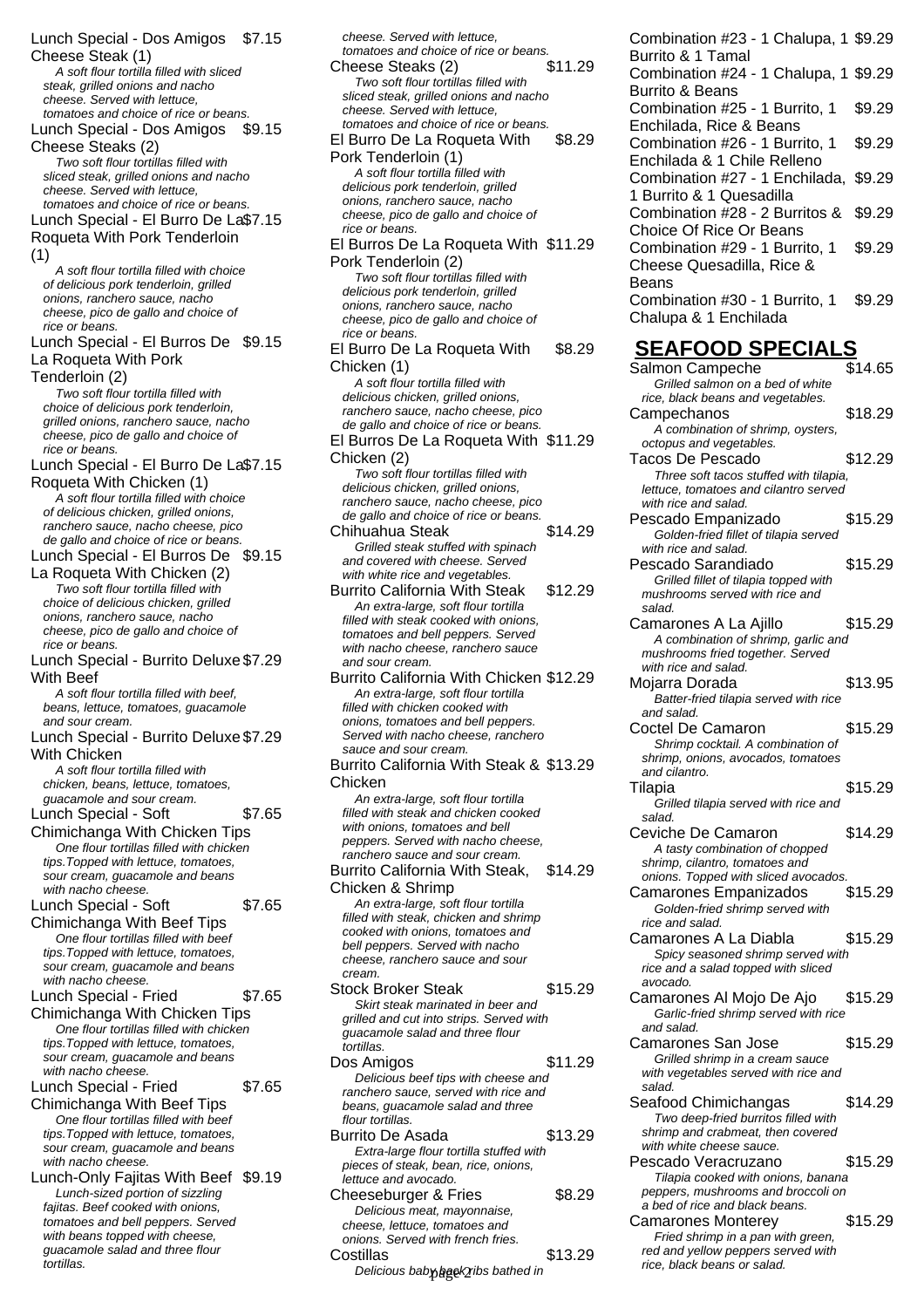Lunch-Only Fajitas With **Chicken** \$9.19 Lunch-sized portion of sizzling fajitas. Chicken cooked with onions, tomatoes and bell peppers. Served with beans topped with cheese. guacamole salad and three flour tortillas. Lunch Special - Huevos Rancheros \$8.29 Two ranch-style eggs topped with mexican sauce. Served with rice, beans and flour tortillas. Lunch Special - Huevos Con \$8.29 Chorizo Two scrambled eggs mixed with chorizo (mexican sausage). Served with beans, rice and three flour tortillas. Lunch Special - Breakfast Burritos \$9.29 Two burritos with your choice of rice or beans, stuffed with scrambled eggs and vegetables. Served with rice and beans. Lunch Special - Papas Con Huevos \$9.29 Two fried eggs on top of a bed of vegetables and potatoes. Lunch Special - Huevos Estrellados \$8.29 Ranch-style eggs covered with grandmother's sauce. Served with rice and beans. Lunch Special - Huevos Revueltos \$8.29 Two eggs cooked with vegetables and served with rice, beans and tortillas. Lunch Special - Huevos Divorciados \$9.29 Two fried eggs, one bathed in green sauce and the other in red sauce. Served with rice and beans. Lunch Special - Breakfast Tacos \$9.65 Three soft tacos stuffed with sausage, egg and cheese. Served with choice of rice or beans. Lunch Special - El Rodeo Witß 10.29 Chorizo Two scrambled eggs on top of a bed of potatoes and vegetables. Served with chorizo. Lunch Special - El Rodeo Witß 10.29 Arrachera Asada Two scrambled eggs on top of a bed of potatoes and vegetables. Served with arrachera asada. Lunch Special - Taco Salad With Ground Beef \$7.29 Crispy flour tortilla shell filled with ground beef, lettuce, tomatoes, cheese, sour cream and guacamole. Lunch Special - Taco Salad With Chicken \$7.29 Crispy flour tortilla shell filled with chicken, lettuce, tomatoes, cheese, sour cream and guacamole. Lunch Special - Taco Salad With Beef Tips \$7.29 Crispy flour tortilla shell filled with beef tips, lettuce, tomatoes, cheese, sour cream and guacamole. Lunch Special - Pollo Salad \$8.29 Grilled chicken breast with sliced lettuce, tomatoes, bell peppers, onions and cheese. Lunch Special - Taco Salad With Vegetables Only \$7.29 Crispy flour tortilla shell filled with

grandma's salsa. Served on a cabbage salad and accompanied with rice, beans and tortillas. La Borracha  $$15.29$ Generous portion of seasoned flank steak seasoned borracha-style and accompanied with frijoles de la olla, on a bed of rice with grilled chiles and vegetables. El Caporal \$14.29 Delicious stewed beef sauteed to perfection and accompanied with frijoles de la olla, tortillas and avocado salad seasoned with ranch dressing. Carne En Su Jugo \$14.29 Delicious meat bathed in salsa verde with mom's recipe. Accompanied with frijoles de la olla and mexican salad, avocado and tortillas. Carnitas Torta Ahogadas & Fries \$11.29 Delicious mexican roll filled with carnitas, bathed in our delicious red salsa and served with french fries. Pastor Torta Ahogadas & Fries \$11.29 Delicious mexican roll filled with pastor, bathed in our delicious red salsa and served with french fries. Asada Torta Ahogadas & Fries \$11.29 Delicious mexican roll filled with asada, bathed in our delicious red salsa and served with french fries. Chorizo Torta Ahogadas & Fries \$11.29 Delicious mexican roll filled with chorizo, bathed in our delicious red salsa and served with french fries. Steak Huichol **\$16.29** Sirloin steak grilled to perfection atop a bed of evgetables. Served with white rice or salad and covered in salsa pipian (pumpkin seed salsa). Steak Apache \$17.29 Sirloins steak grilled to perfection atop a bed of cactus bathed in a special green tomato salsa. El Pollo Rollo \$16.29 Chicken breast filled with queso fresco and vegetables sat atop a salad of cactus bathed in tomato sauce, served with white rice or salad Cortadilla De Res \$16.29 Steak cut into pieces and cooked in a dish with serrano chiles and tomatoes, onions and a special tomato sauce. Served with refried beans , avocado salad and tortillas. **HOUSE COMBINATIONS**

Leonor Super \$9.29 Five different enchiladas - beef, beans, chicken, shredded beef and cheese. Topped with cheese, lettuce, tomatoes, sour cream and ranchero sauce Soft Chimichangas With Chicken Tips (Dinner Portion) \$10.29 Two flour tortillas filled with chicken tips.Topped with lettuce, tomatoes, sour cream, guacamole and beans with nacho cheese. Soft Chimichangas With Beef \$10.29 Tips (Dinner Portion) Two flour tortillas filled with beef tips.Topped with lettuce, tomatoes, sour cream, guacamole and beans with nacho cheese. Fried Chimichangas With Chicken Tips (Dinner Portion) \$10.29 Two flour tortillas filled with choices

of chicken tips. Toppe&with lettuce,

Shrimp cooked in a pan covered in our chipotle sauce. Served with rice, black beans and salad. El Marino  $$14.29$ Delicious combination of shrimp, octopus, oyster, scallops and clams cooked in a pan with a delicious fresh mango salsa and served with salad and rice of your preference (white or mexican). Guapango Marino \$17.29 Delicious combination of seafood seasoned with tequila and orange on a bed of white rice and black beans. Served with salad and avocado seasoned with ranch dressing. Mahi Mahi Huaraches \$13.29 Mahi mahi on a radish salad. Covered with red and green sauce and served with salad and vegetables. Tilapia Huaraches \$13.29 .<br>Tilapia on a radish salad. Covered with red and green sauce and served with salad and vegetables. Catfish Huaraches \$13.29 Catfish on a radish salad. Covered with red and green sauce and served with salad and vegetables. Las Adelitas Seafood Dinner \$15.29 Delicious lobster tail grilled to perfection on a bed of grilled vegetables accompanied with angel hair pasta and shrimp bathed in a cheese sauce. El Capitan \$14.29 Delicious mahi mahi grilled to perfection and served on a bed of .<br>white rice and black beans. Served with shrimp, vegetable, clams and a salad. Camarones Ahogados \$15.29 Shrimp bathed in lime juice and chiles. El Caiman \$17.29 Lobster tail stuffed with shrimp ceviche, sat atop grilled vegetables and served with salad or white rice. Ostiones Mi Jardin \$11.29 Six oysters on the half shell filled ceviche and avocado atop a tomato sauce.

Camarones Chipotle  $$15.29$ 

#### **VEGETARIAN**

Vegetarian A - 1 Bean Burrito, 1 Cheese Enchilada & 1 Bean Tostada With Nacho Cheese \$9.29 Vegetarian B - 1 Chalupa, 1 Cheese Enchilada & Beans \$9.29 Vegetarian C - 1 Bean Burrito, 1 Quesadilla and 1 Chalupa \$9.29 Vegetarian D - 1 Bean Tostaguac. 1 Cheese Enchilada & 1 Cheese Quesadilla \$9.29 Vegetarian E - 1 Bean Burrito With Nacho Cheese, 1 Cheese Enchilada & 1 Quesadilla \$9.29 Rajas Con Crema  $$9.99$ Mixed vegetables fried in a skillet with cream sauce. Served with rice, black beans and salad. Elotes Y Calabaza \$10.65 A mix of elote, calabaza and peppers cooked to perfection and bathed in a cream and cheese sauce. Served with white rice, black beans and salad.

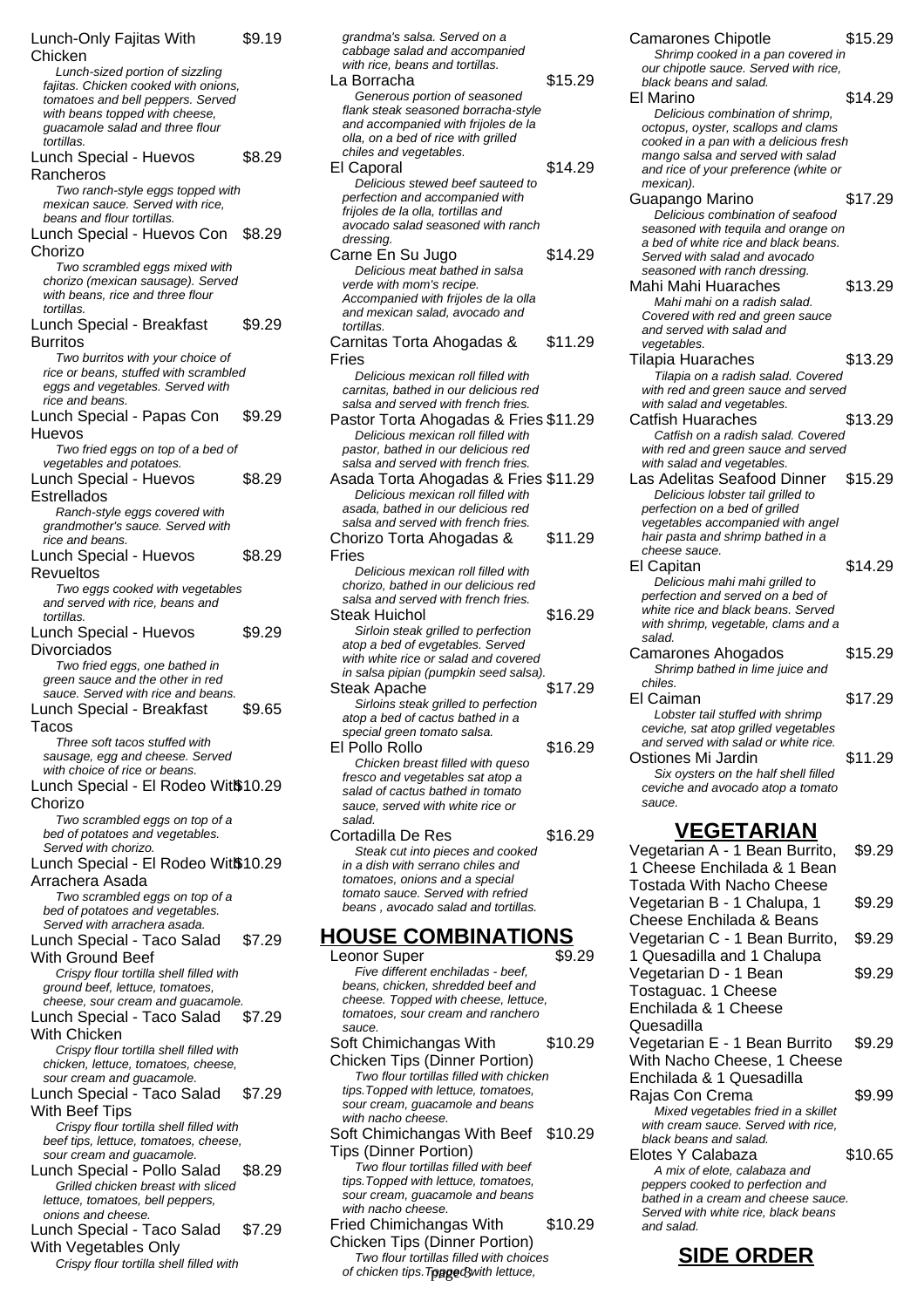vegetables, lettuce, tomatoes, cheese, sour cream and guacamole.

#### **APPETIZERS**

**Served anytime. All nachos include cheese.** Fajita Nachos With Chicken \$12.29 **Strips** Nachos with chicken strips and cheese, cooked with grilled onions, tomatoes and bell peppers. Fajita Nachos With Beef Strip\$12.29 Nachos with beef strips and cheese, cooked with grilled onions, tomatoes and bell peppers. Nachos Supremos With Beef \$9.15 With beef with lettuce, tomatoes, sour cream, guacamole and cheese. Nachos Supremos With Chicken \$9.15 With chicken with lettuce, tomatoes, sour cream, guacamole and cheese. Nachos Supremos With Beef & \$9.15 Chicken With beef and chicken with lettuce, tomatoes, sour cream, guacamole and cheese. Cheese Nachos \$7.29 Beef Nachos \$8.29 Chicken Nachos \$8.29 Poppers \$8.29 Chicken Fingers \$8.29 Sour Cream \$2.29 Spinach Dip With Cheese \$8.29 Small Cheese Dip \$4.05 Large Cheese Dip \$8.29 Bean & Cheese Dip \$3.50 Guacamole Dip \$4.29 Small Pico De Gallo \$3.65 Large Pico De Gallo \$6.29 Choriqueso \$9.29 Dos Amigos Sampler \$13.29 Chicken taquitos, quesadillas, poppers and hot wings served with lettuce and sour cream. Guacamole Mexicano \$8.29 Fresh avocado mixed with tomatoes, onions, jalapenos and cilantro. Papitas San Antonio With Mexican Sausage \$11.29 French fries topped mexican sausage and your choice of cheese dip or monterey cheese. Papitas San Antonio With Pulled Pork \$11.29 French fries topped pulled pork and your choice of cheese dip or monterey cheese. Chicken Wings \$12.29 Entomatadas \$9.29 Four golden taquitos filled with potatoes or beans on a bed of lettuce and cabbage. Served with queso seco and a delicious tomato sauce. Elotes De La Calle \$3.95 Delicious grilled corn covered in mayonnaise, queso seco and chili powder. Las Adelitas Appetizer With \$10.29 Chicken Three tostaditas filled with chicken, served with cabbage salad, shredded queso seco and a tomato. Las Adelitas Appetizer With \$10.29 Steak Three tostaditas filled with steak,

served with cabbage salad, shredded queso seco and a tomato.

| tomatoes, sour cream, guacamole<br>and beans with nacho cheese.      |         |
|----------------------------------------------------------------------|---------|
| Fried Chimichangas With Beef \$10.29                                 |         |
| <b>Tips (Dinner Portion)</b>                                         |         |
| Two flour tortillas filled with beef                                 |         |
| tips. Topped with lettuce, tomatoes,                                 |         |
| sour cream, guacamole and beans<br>with nacho cheese.                |         |
| Yolandas                                                             | \$8.95  |
| Three chicken enchiladas topped                                      |         |
| with special sauce. Served with rice,                                |         |
| guacamole, lettuce, tomatoes and                                     |         |
| sour cream.                                                          |         |
| La Favorita                                                          | \$8.95  |
| One special burrito with beef tips,                                  |         |
| one mixed tostaguac and one                                          |         |
| chicken enchilada.                                                   |         |
| Burritos Deluxe (Dinner Portion) \$9.95                              |         |
| Two burritos - one chicken with                                      |         |
| beans and one beef with beans.                                       |         |
| Topped with lettuce, tomatoes,<br>guacamole and sour cream.          |         |
| Pollo Fundido                                                        | \$10.29 |
| Two flour tortillas deep-fried with                                  |         |
| chicken. Topped with sour cream and                                  |         |
| nacho cheese. Served with rice and                                   |         |
| salad.                                                               |         |
| Vallarta Special                                                     | \$9.95  |
| One chicken burrito, one chicken                                     |         |
| enchilada and one cheese quesadilla                                  |         |
| served with guacamole, sour cream,                                   |         |
| lettuce and tomato.                                                  |         |
| La Superior                                                          | \$9.29  |
| One burrito and one chile relleno                                    |         |
| served with rice and beans.                                          |         |
| Enchiladas Supremas                                                  | \$9.95  |
| Four enchiladas - one beef, one<br>chicken, one bean and one cheese. |         |
| Topped with ranchero sauce, lettuce,                                 |         |
| tomatoes, guacamole and sour                                         |         |
| cream.                                                               |         |
| Mexican Chilaquiles                                                  | \$10.29 |
| Fried tortilla chips topped with                                     |         |
| chicken, cheese and ranchero sauce.                                  |         |
| Served with lettuce, guacamole, sour                                 |         |
| cream and tomatoes.                                                  |         |
| <b>Taquitos Mexicanos</b>                                            | \$9.29  |
| Four fried corn taquitos - two                                       |         |
| shredded beef and two chicken.                                       |         |
| Served with lettuce, guacamole,<br>tomatoes and sour cream.          |         |
| Enchiladas Nayaritas                                                 | \$10.79 |
| Four enchiladas filled with cheese                                   |         |
| and golden onions in red sauce                                       |         |
| accompanied with beans in a pot.                                     |         |
| El Torero                                                            | \$16.29 |
| An eight ounce filet mingon cooked                                   |         |
| to perfection atop a bed of grilled                                  |         |
| vegetables. Served with house salad                                  |         |
| and beans.                                                           |         |
|                                                                      |         |
| <u>FAJITAS</u>                                                       |         |
| <b>Texas Failtas For One</b>                                         | \$15.29 |

| AJI I AJ                          |         |
|-----------------------------------|---------|
| Texas Fajitas For One             | \$15.29 |
| Tender beef, chicken and shrimp   |         |
| cooked with onions, tomatoes and  |         |
| bell peppers. Served with beans   |         |
| topped with cheese, guacamole     |         |
| salad, sour cream and three flour |         |
| tortillas.                        |         |
| Texas Fajitas For Two             | \$24.29 |
| Tender beef, chicken and shrimp   |         |
| cooked with onions, tomatoes and  |         |
| bell peppers. Served with beans   |         |
| topped with cheese, guacamole     |         |
| salad, sour cream and three flour |         |
| tortillas.                        |         |
| Shrimp Fajitas For One            | \$16.29 |
| Shrimp cooked with onions,        |         |
| tomatoes and bell peppers. Served |         |
| with beans topped with cheese,    |         |
| quacamole salad, sour cream and   |         |
| three flour tortillas.            |         |
| Shrimp Fajitas For Two            | 26.29   |

Shrimp cooked with onions, tomatoes and belle speechers. Served Add Cheese Sauce To A Meal \$0.75 Side Order - Extra Chips \$3.90 Side Order - Extra Salsa \$2.99 Side Order - Spicy Green Salsa \$2.99 Side Order - Spicy Red Salsa \$2.99 Side Order - Mango Salsa \$2.99 Side Order - White Salsa \$2.99 Side Order - Mexican Rice \$3.29 Side Order - White Rice \$3.29 Side Order - Refried Beans \$3.29 Side Order - Black Beans \$3.29 Side Order - Flour Tortillas \$1.15 Side Order - Chiles Relleno With Beef (1) \$3.95 Side Order - Chiles Relleno With Cheese (1) \$3.95 Side Order - Chiles Rellenos With Beef (3) \$10.29 Side Order - Chiles Rellenos With Beef (3) \$10.29 Side Order - Beef Tamal (1) \$3.25 Side Order - Beef Tamales (3) \$9.29 Side Order - Chicken Tamal (1) \$3.25 Side Order - Chicken Tamales (3) \$9.29 Side Order - Chalupa (1) \$4.05 Side Order - Chalupas (2) \$8.29 TOSATADAS Side Order - Beef, Lettuce & Cheese Tostada (1) \$4.55 Side Order - Beef, Lettuce & Cheese Tostadas (2) \$9.29 QUESADILLAS Side Order - Cheese Quesadilla \$3.30 (1) Side Order - Cheese Quesadillas (2) \$7.29 Side Order - Spinach & Cheese \$3.95 Quesadilla (1) Side Order - Spinach & Cheese \$8.29 Quesadillas (2) Side Order - Beef & Cheese Quesadilla (1) \$3.95 Side Order - Beef & Cheese Quesadillas (2) \$8.29 Side Order - Shredded Chicken \$3.65 & Cheese Quesadilla (1) Side Order - Shredded Chicken \$8.29 & Cheese Quesadillas (2) Side Order - Grilled Chicken & Cheese Quesadilla (1) \$3.65 Side Order - Grilled Chicken & Cheese Quesadillas (2) \$8.29 Side Order - Shrimp & Cheese Quesadilla (1) \$4.29 Side Order - Shrimp & Cheese \$10.29 Quesadillas (2) Side Order - Mushroom & Cheese Quesadilla (1) \$3.95 Side Order - Mushroom & Cheese Quesadillas (2) \$9.15 **BURRITOS** Side Order - Beef Burrito (1) \$4.65 Side Order - Beef Burritos (2) \$8.29 Side Order - Bean Burrito (1) \$4.65 Side Order - Bean Burritos (2) \$8.29 Side Order - Chicken Burrito (1) \$4.65 Side Order - Chicken Burritos (2) \$8.29 Side Order - Beef & Bean Burrito (1) \$4.65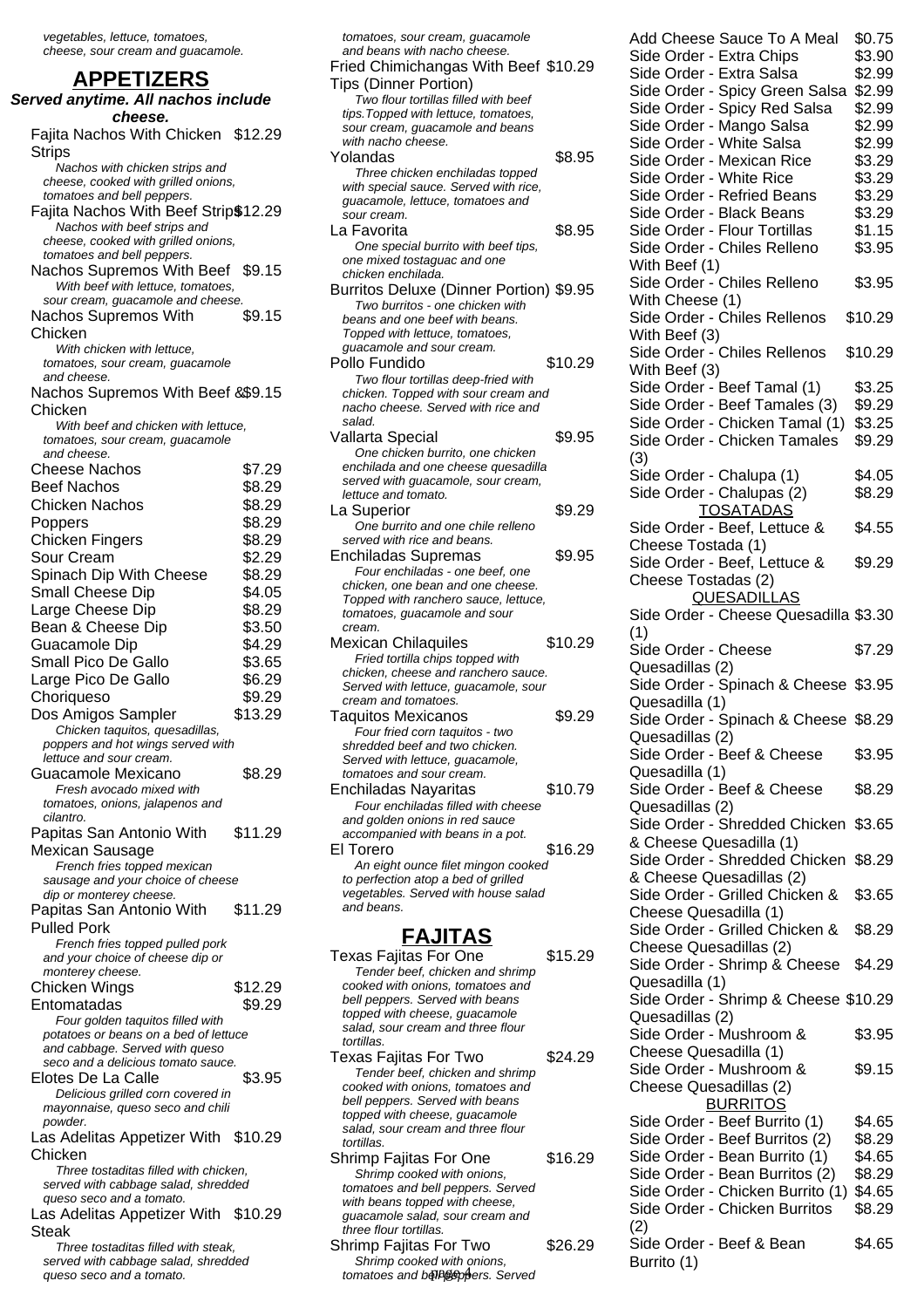El Presidente \$10.29 Exquisite fried taquitos filled with mahi mahi and pico de gallo, drowned in a delicious tomato sauce and served with cabbage salad. Chorizo Sopes (2) \$10.29 Delicious corn gorditas filled with chorizo. Served with cabbage salad and mom's delicious recipe tomato sauce. Carnitas Sopes (2) \$10.29 Delicious corn gorditas filled with carnitas. Served with cabbage salad and mom's delicious recipe tomato sauce Pastor Sopes (2) \$10.29 Delicious corn gorditas filled with pastor. Served with cabbage salad and mom's delicious recipe tomato sauce. Chicken Sopes (2) \$10.29 Delicious corn gorditas filled with chicken. Served with cabbage salad and mom's delicious recipe tomato sauce. Steak Sopes (2) \$10.29 Delicious corn gorditas filled with steak. Served with cabbage salad and mom's delicious recipe tomato sauce. Shrimp Sopes (2) \$10.29 Delicious corn gorditas filled with shrimp. Served with cabbage salad and mom's delicious recipe tomato sauce. Guacamaya \$10.29 Fried potatoes cut in circles. Served with pico de gallo and avocado;. Mi Tierra  $$10.29$ Two queso fresco stuffed cactus grilled and topped with salsa pipian (pumpkin seed salsa). Pesos O Tostones \$10.29 Pieces of fried plantain accompanied with guacamole, black beans and queso fresco. Las Cucarachas \$12.29 Six grilled langostinos marinated in al pastor and served on top of avocado salad. Chicharrones Don Nacho \$11.29 Pork chicharrones covered in pico de gallo. Served with avocado salad. Chichcarrones Del Mar \$15.29 Breaded deep-fried pork chicharrones over avocado salad. **SOUPS** Sopa De Pollo - Cup \$6.29 Succulent chicken and vegetable soup. Sopa De Pollo - Bowl \$11.29

| Succulent chicken and vegetable      |         |
|--------------------------------------|---------|
| soup.                                |         |
| Sopa De Tortilla - Cup               | \$6.29  |
| Sopa De Tortilla - Bowl              | \$11.29 |
| Mariscadas Soup                      | \$17.29 |
| A combination of shrimp, oysters,    |         |
| mussels, tilapia, octopus and        |         |
| vegetables.                          |         |
| Caldo De Camaron Soup                | \$15.29 |
| Shrimp and vegetable soup.           |         |
| Siete Mares Soup                     | \$19.29 |
| The"seven seas" soup. A delicious    |         |
| combination of tilapia, shrimp,      |         |
| oysters, mussels, crab legs, octopus |         |
| and tender vegetables.               |         |
|                                      |         |

#### **SALADS**

Taco Loco With Chicken \$9.29 A crispy flour tortilla filled with pieces of chicken, sour cream,

with beans topped with cheese, guacamole salad, sour cream and three flour tortillas. Mixed Fajitas For One \$15.29 Tender beef and chicken cooked with onions, tomatoes and bell peppers. Served with beans topped with cheese, guacamole salad, sour cream and three flour tortillas. Mixed Fajitas For Two \$24.29 Tender beef and chicken cooked with onions, tomatoes and bell peppers. Served with beans topped with cheese, guacamole salad, sour cream and three flour tortillas. Beef Fajitas For One (Dinner Portion) \$13.95 Beef cooked with onions, tomatoes and bell peppers. Served with beans topped with cheese, guacamole salad, sour cream and three flour tortillas. Beef Fajitas For Two (Dinner Portion) \$23.29 Beef cooked with onions, tomatoes and bell peppers. Served with beans topped with cheese, guacamole salad, sour cream and three flour tortillas. Chicken Fajitas For One (Dinner Portion) \$13.95 Chicken cooked with onions, tomatoes and bell peppers. Served with beans topped with cheese, guacamole salad, sour cream and three flour tortillas. Chicken Fajitas For Two (Dinner Portion) \$23.29 Chicken cooked with onions, tomatoes and bell peppers. Served with beans topped with cheese, guacamole salad, sour cream and three flour tortillas. Fajitas Del Mar  $$20.29$ Delicious combination of shrimp, fish and scallops served with salad, bean and tortillas. Steak California Fajitas For One \$15.29 Steak cooked with onions, poblano peppers, banana peppers and tomatoes. Served with white rice, black beans and fiesta pico de gallo. Steak California Fajitas For Two \$21.29 Steak cooked with onions, poblano peppers, banana peppers and tomatoes. Served with white rice, black beans and fiesta pico de gallo. Chicken California Fajitas For \$15.29 One Chicken cooked with onions, poblano peppers, banana peppers and tomatoes. Served with white rice, black beans and fiesta pico de gallo. Chicken California Fajitas For \$21.29 Two Chicken cooked with onions, poblano peppers, banana peppers and tomatoes. Served with white rice, black beans and fiesta pico de gallo. Steak & Chicken California Fajitas For One \$15.29 Steak and chicken cooked with onions, poblano peppers, banana peppers and tomatoes. Served with white rice, black beans and fiesta pico de gallo. Steak & Chicken California Fajitas For Two \$21.29 Steak and chicken cooked with onions, poblano peppers, banana

peppers and tomatoes. Served with page 5

Side Order - Beef & Bean Burritos (2) \$8.29 Side Order - Fried Burrito With Beef Tips (1) \$7.29 Side Order - Fried Burrito With Beef Tips (2) \$8.29 Side Order - Fried Burrito With Chicken Tips (1) \$7.29 Side Order - Fried Burrito With Chicken Tips (2) \$8.29 ENCHILADAS Side Order - Beef Enchilada (1) \$3.29 Side Order - Beef Enchiladas (3) \$8.29 Side Order - Cheese Enchilada \$3.29 (1) Side Order - Cheese Enchiladas (3) \$8.29 Side Order - Chicken Enchilada \$3.29 (1) Side Order - Chicken Enchiladas (3) \$8.29

#### **THE DELIVERY CHEF**

**Are you looking for food delivery near me? Well you have come to the right place. The Delivery Chef has been your premier locally owned and operated restaurant delivery service for over 16 years, delivering your favorite foods to you. The Delivery Chef is a delivery service that delivers food prepared by the above restaurant to the Unifour area of the Catawba Valley. When engaging our services to request a delivery of food from this restaurant, you are hiring the services of a self-employed professional delivery driver. All trademarks are the property of their respective owners. All rights reserved. Prices and availability of all items are subject to change. Prices shown on this website are cash prices, electronic payments will incur a small fee. 828-328-2433** .

| <b>TACOS</b>                   |        |
|--------------------------------|--------|
| Side Order - Soft Taco With    | \$3.29 |
| Beef (1)                       |        |
| Side Order - Soft Tacos With   | \$8.29 |
| Beef (3)                       |        |
| Side Order - Soft Taco With    | \$3.29 |
| Chicken (1)                    |        |
| Side Order - Soft Tacos With   | \$8.29 |
| Chicken (3)                    |        |
| Side Order - Hard Taco With    | \$3.29 |
| Beef (1)                       |        |
| Side Order - Hard Tacos With   | \$8.29 |
| Beef (3)                       |        |
| Side Order - Hard Taco With    | \$3.29 |
| Chicken (1)                    |        |
| Side Order - Hard Tacos With   | \$8.29 |
| Chicken (3)                    |        |
| <b>TOSTAGUACS</b>              |        |
| Side Order - Beef Tostaguac    | \$4.29 |
| (1)                            |        |
| Side Order - Beef Tostaguacs   | \$8.29 |
| (2)                            |        |
| Side Order - Special Tostaguac | \$4.29 |
| With Chicken & Beans (1)       |        |
|                                |        |
| Side Order - Special           | \$8.29 |
|                                |        |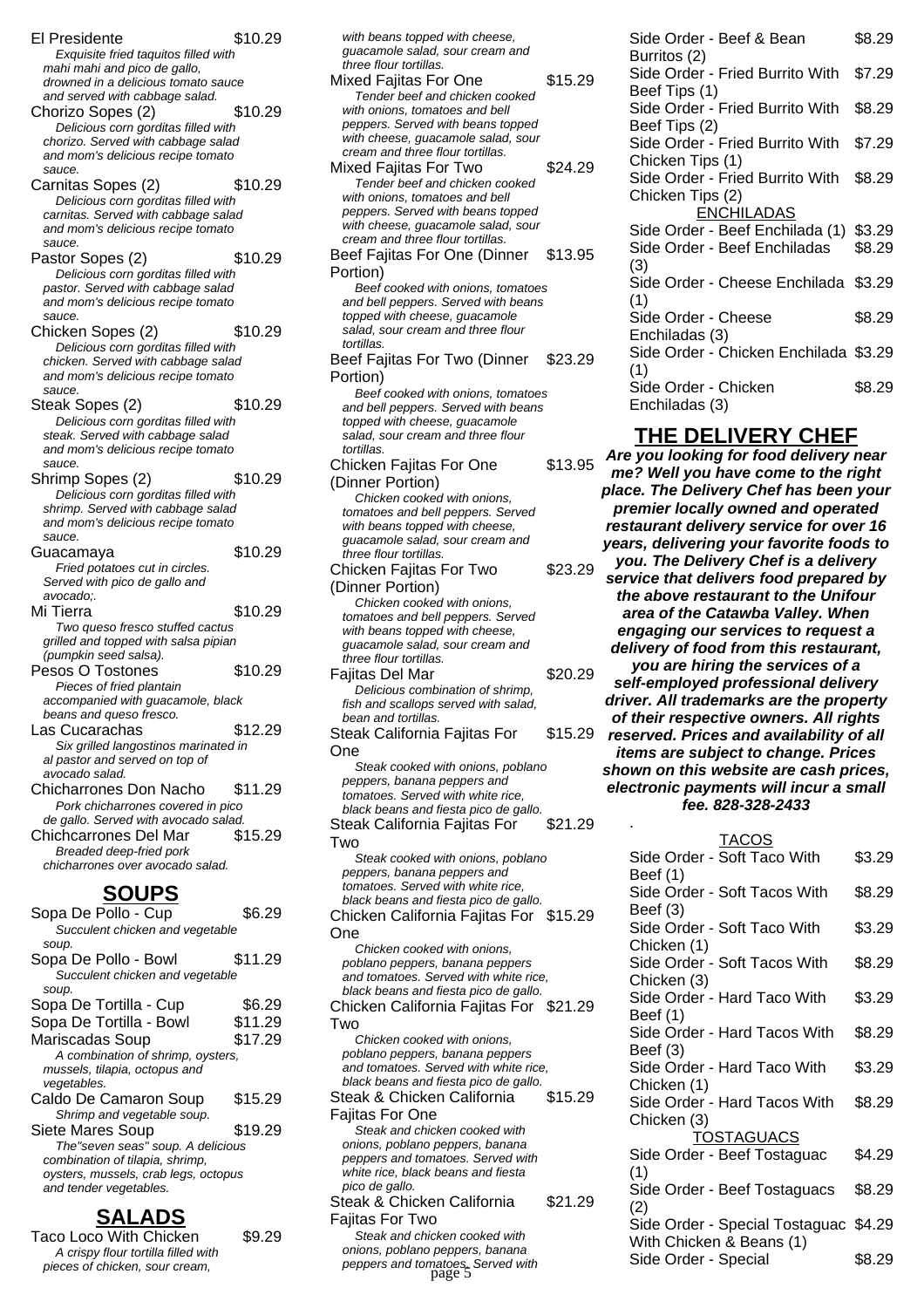lettuce, tomatoes and grated cheese. Taco Salad With Ground Beef \$9.29 (Dinner Portion) Crispy flour tortilla shell filled with ground beef, chicken, beef tips or vegetables, lettuce, tomatoes, cheese, sour cream and guacamole. Taco Salad With Chicken (Dinner Portion) \$9.29 Crispy flour tortilla shell filled with chicken, lettuce, tomatoes, cheese, sour cream and guacamole. Taco Salad With Beef Tips (Dinner Portion) \$9.29 Crispy flour tortilla shell filled with beef tips, lettuce, tomatoes, cheese, sour cream and guacamole. Taco Salad With Vegetables \$9.29 Only (Dinner Portion) Crispy flour tortilla shell filled with vegetables, lettuce, tomatoes, cheese, sour cream and guacamole. Pollo Salad (Dinner Portion) \$11.29 Grilled chicken breast with sliced lettuce, tomatoes, bell peppers, onions and cheese. Ensalada De Pollo Con Camarones \$14.29 Grilled chicken salad topped with shrimp. Azteca Salad \$14.29 Mixture of lettuce, onion, tomatoes, avocado and arrachera steak asado. House Salad \$8.29 Combination of lettuce, cucumber, tomato and cheese. Marina Salad \$15.29 Delicious combination of seafood seasoned to perfection on a bed of fresh spinach, onion, radish and carrots. **TACOS DE LA CALLE**

**Three soft corn tortillas filled with your choice of meat. Served with frijoles de la olla.**

| Al Carbon Tacos De La Calle \$13.29 |         |
|-------------------------------------|---------|
| Al Pastor Tacos De La Calle \$13.29 |         |
| Carnitas Tacos De La Calle \$13.29  |         |
| Asada Tacos De La Calle             | \$13.29 |
| Lengua Tacos De La Calle            | \$13.29 |
| Chorizo Tacos De La Calle           | \$13.29 |
| Suadero Tacos De La Calle           | \$13.29 |

white rice, black beans and fiesta pico de gallo.

#### **QUESADILLAS RELLENAS** Mexican Quesadilla Rellenas \$10.29 With Ground Beef Our cheese quesadilla stuffed with ground beef. Served with lettuce, guacamole, tomatoes, sour cream and choice of beans and rice. Mexican Quesadilla Rellenas With Beef Tips \$10.29 Our cheese quesadilla stuffed with beef tips. Served with lettuce, guacamole, tomatoes, sour cream and choice of beans and rice. Mexican Quesadilla Rellenas With Shredded Beef \$10.29 Our cheese quesadilla stuffed with shredded beef. Served with lettuce, guacamole, tomatoes, sour cream and choice of beans and rice. Mexican Quesadilla Rellenas With Chicken \$10.29 Our cheese quesadilla stuffed with chicken. Served with lettuce, guacamole, tomatoes, sour cream and choice of beans and rice. Especial Quesadilla Rellena With Ground Beef (1) \$8.29 Cheese quesadilla stuffed with ground beef. Served with lettuce, guacamole, sour cream and tomatoes. Especial Quesadilla Rellena With Chicken (1) \$8.29 Cheese quesadilla stuffed with chicken. Served with lettuce, guacamole, sour cream and tomatoes. Especial Quesadillas Rellenas \$10.29 With Ground Beef (2) Cheese quesadilla stuffed with ground beef. Served with lettuce, guacamole, sour cream and tomatoes. Especial Quesadillas Rellenas \$10.29 With Chicken (2) Cheese quesadilla stuffed with chicken. Served with lettuce, guacamole, sour cream and tomatoes. Spinach Quesadilla Rellena (1) \$7.95 Cheese quesadilla stuffed with spinach. Served with lettuce, guacamole, sour cream and tomatoes. Spinach Quesadillas Rellenas \$10.29 (2) Cheese quesadilla stuffed with spinach. Served with lettuce, guacamole, sour cream and tomatoes Mushroom Quesadilla Rellena \$10.15 One cheese quesadilla stuffed with mushrooms. Served with rice and beans. Shrimp Quesadilla Rellena (1) \$8.29 Cheese quesadilla stuffed with shrimp. Served with lettuce, guacamole, sour cream and tomatoes. Shrimp Quesadillas Rellenas (2) \$11.29 Cheese quesadilla stuffed with shrimp. Served with lettuce, guacamole, sour cream and

tomatoes.

& Steak

Fajita Quesadilla With Chicken \$12.29 Fajita Quesadilla With Steak \$12.29 Fajita Quesadilla With Chicken \$12.29

page 6

Tostaguacs With Chicken & Beans (2)

## **BEVERAGES**

| \$2.65 |
|--------|
| \$3.65 |
| \$2.65 |
| \$3.65 |
| \$2.65 |
| \$3.65 |
| \$2.65 |
| \$2.65 |
| \$2.65 |
| \$2.95 |
| \$3.55 |
|        |

#### **CONDIMENTS, NAPKINS & SILVERWARE**

**Please let us know below if you will need any condiments, napkins or silverware with your order.** Please Include Silverware Please Include Napkins Please Include Ketchup Please Include Mustard Please Include Mayonnaise Please Include Salt Please Include Pepper LAST UPDATED